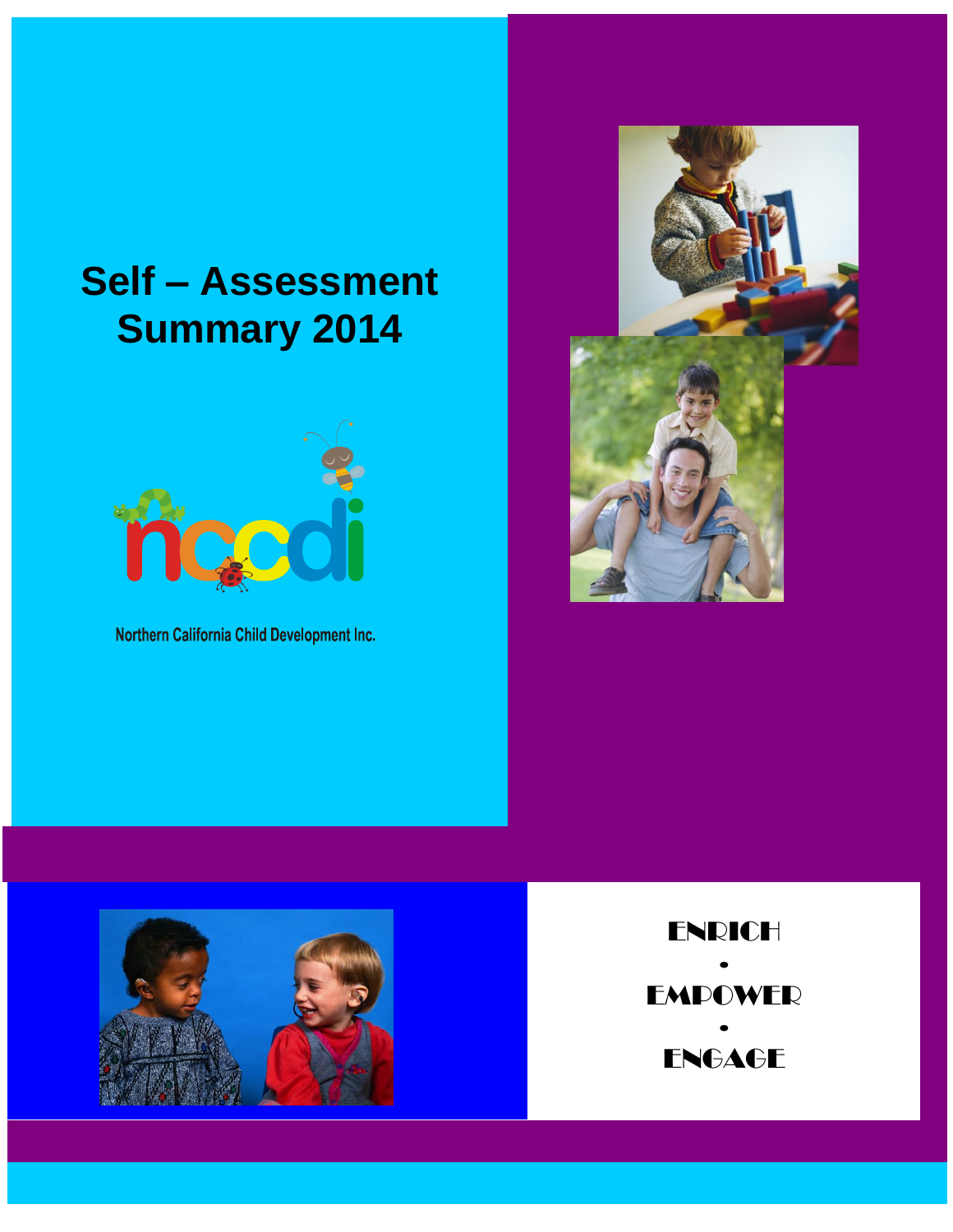# **Summary of Findings**

#### *Organization of Findings*

As described in the NCCDI Self-Assessment process, a group of NCCDI stakeholders including, staff, parents, community members, policy council and governing board members were invited to conduct the NCCDI Head Start & Early Head Start annual Self-Assessment. The Self-Assessment team completed an analysis of agency performance within the following 8 component areas:

- Health and Nutrition
- Facilities, Materials, Equipment & Transportation
- **Disabilities**
- Mental Health
- Family and Community Partnerships
- Child Development
- Fiscal Management
- Program Design and Management

The analysis began with a training focused on techniques and methods for analyzing data and strategies for observing program operations that were to be used by program evaluators. Upon completion of the assessment activities that included observations, interviews, and a review of program documents, the Self-Assessment team met to summarize findings and identify areas of program strengths and opportunities for improvement. The management team summarized the findings and constructed a Self-Improvement Plan to be presented to the Governing Board, Policy Council and program staff.

The results of the Self-Assessment are presented by Head Start & Early Head Start program component areas. Each component area contains an overview of the program documents that were reviewed, interviews conducted, and classrooms observed, and the Self-Assessment findings organized according to their associated components. For each component a summary statement on the overall performance of NCCDI as related to the Head Start & Early Head Start programs is provided. In addition, specific strengths and opportunities for improvement in program performance are identified. For the purpose of the assessment, strengths are defined as promising practices, and/or areas in which NCCDI is strong and meeting expectations. Areas for improvement are defined as areas that required attention in order for NCCDI to meet or exceed expectations.

In constructing the Self-Improvement Plan the Management Team addressed findings using an outcome based response in which health and safety findings were addressed immediately. Other findings were addressed according to the categories of training, systemic changes, performance accountability, and advocacy efforts. Within the category of training, solutions were further defined to identify the source of resources which included in-house training resources and resources provided by our regional training and technical assistance provider.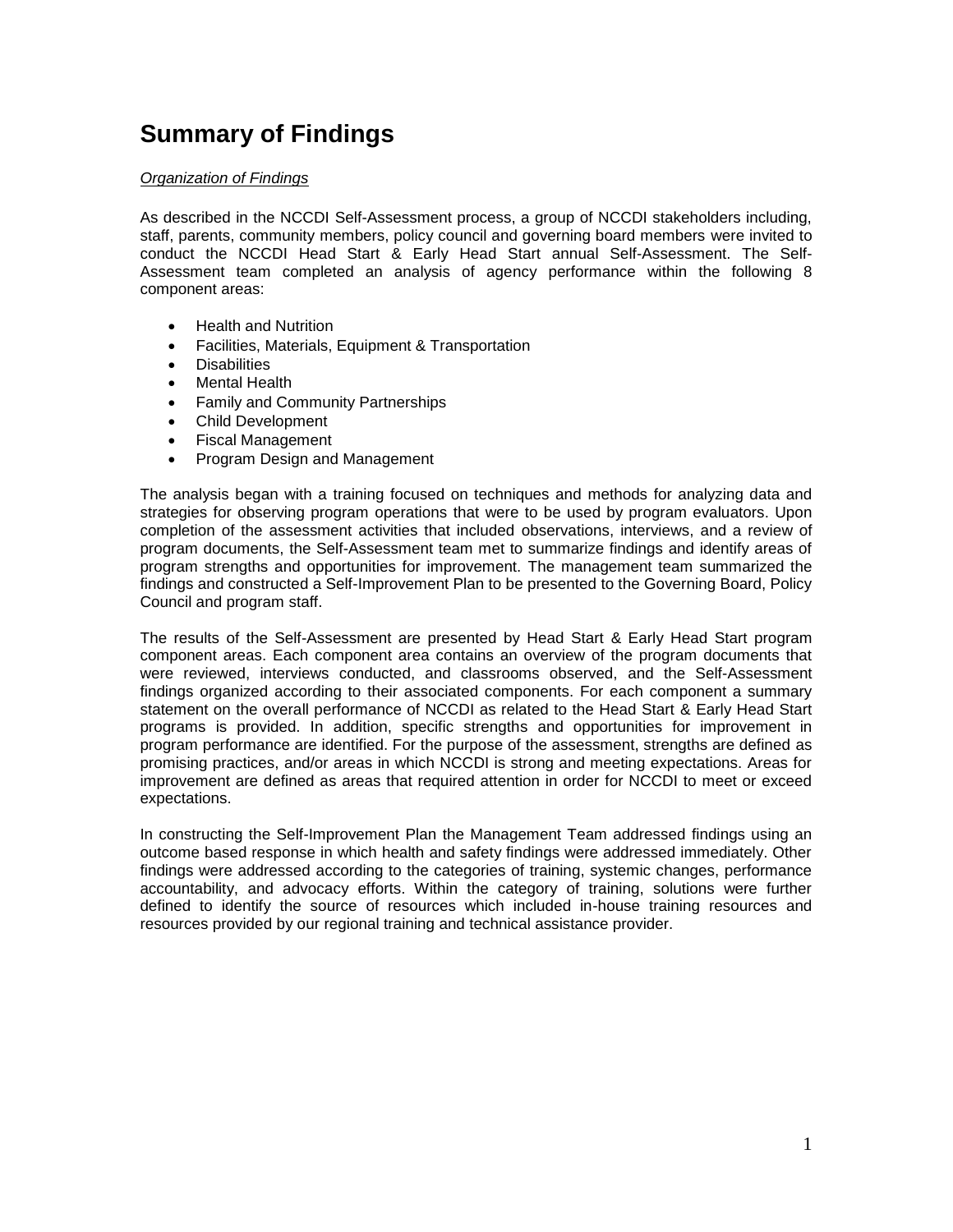# **Program Component Area: Health and Nutrition**

#### **Overall Performance Objective**

Head Starts commitment to wellness embraces a comprehensive vision of health for children, families and staff. The objective of performance standards related to health and nutrition is to ensure that through collaboration among families, staff, and health professionals all child health concerns are identified, children are linked to an ongoing source of continuous accessible care to meet their needs, and to nurture healthy development and promote life-long well being.

| <b>Promising Practices</b>                                                                                                                                                                                                                                                                                                                                                                                                                                                        | <b>Areas of Improvement</b>                                              |
|-----------------------------------------------------------------------------------------------------------------------------------------------------------------------------------------------------------------------------------------------------------------------------------------------------------------------------------------------------------------------------------------------------------------------------------------------------------------------------------|--------------------------------------------------------------------------|
| Prevention and Early Intervention -<br>program exceeds the Performance<br>The<br>Standards in the EHS program as it is not<br>required for 0-3 year olds to go to the dentist,<br>and it is highly encouraged by NCCDI. Once<br>EHS children have reached their first birthday<br>or their first tooth erupts we require they get<br>examined by a dentist. By not waiting for them<br>to enter Head Start we had the treatment<br>completed now instead of letting it get worse. | Issue:<br>None noted<br><b>Corrective Action Plan:</b><br>Not applicable |
| NCCDI plays an integral role in the Give Kids a<br>Smile Day in Tehama County, an annual all-<br>day event where local area dentists provide<br>screenings, routine treatments, and follow up<br>treatments for more extensive work to Tehama<br>County children up to age 18 all free of charge.                                                                                                                                                                                 |                                                                          |
| NCCDI provides healthy meals. Menus are<br>made by an in house Registered Dietician. She<br>completes one on one counseling with parents<br>and families and will do a home visits if<br>necessary. New foods are introduced to<br>children on a regular basis, including cultural<br>foods.                                                                                                                                                                                      |                                                                          |

# **Documents Reviewed:**

Cum Files, Health Cover Sheets, Health Tracking Sheets, Medication Administration Forms, Allergy Statements, Allergy Plans, General Health Care Plans, Medication Record Logs, In house Referral Forms, Menus, Food Allergy documents

### **Interviews Conducted:**

Paige Davison, Health Manager; Sarah Reyes, Food Service Worker; Debbie Jones, Food Service Worker; Charleen Smith, EHS Site Supervisor; Vivianna Ramirez, EHS Teacher; Ashlie Kramer, Head Start Teacher Director

#### **Sites Visited:**

Caterpillar Cottages/Butterfly Bungalow (EHS), Tadpoles to Toads (EHS), Corning Center (HS), Red Bluff Center (HS)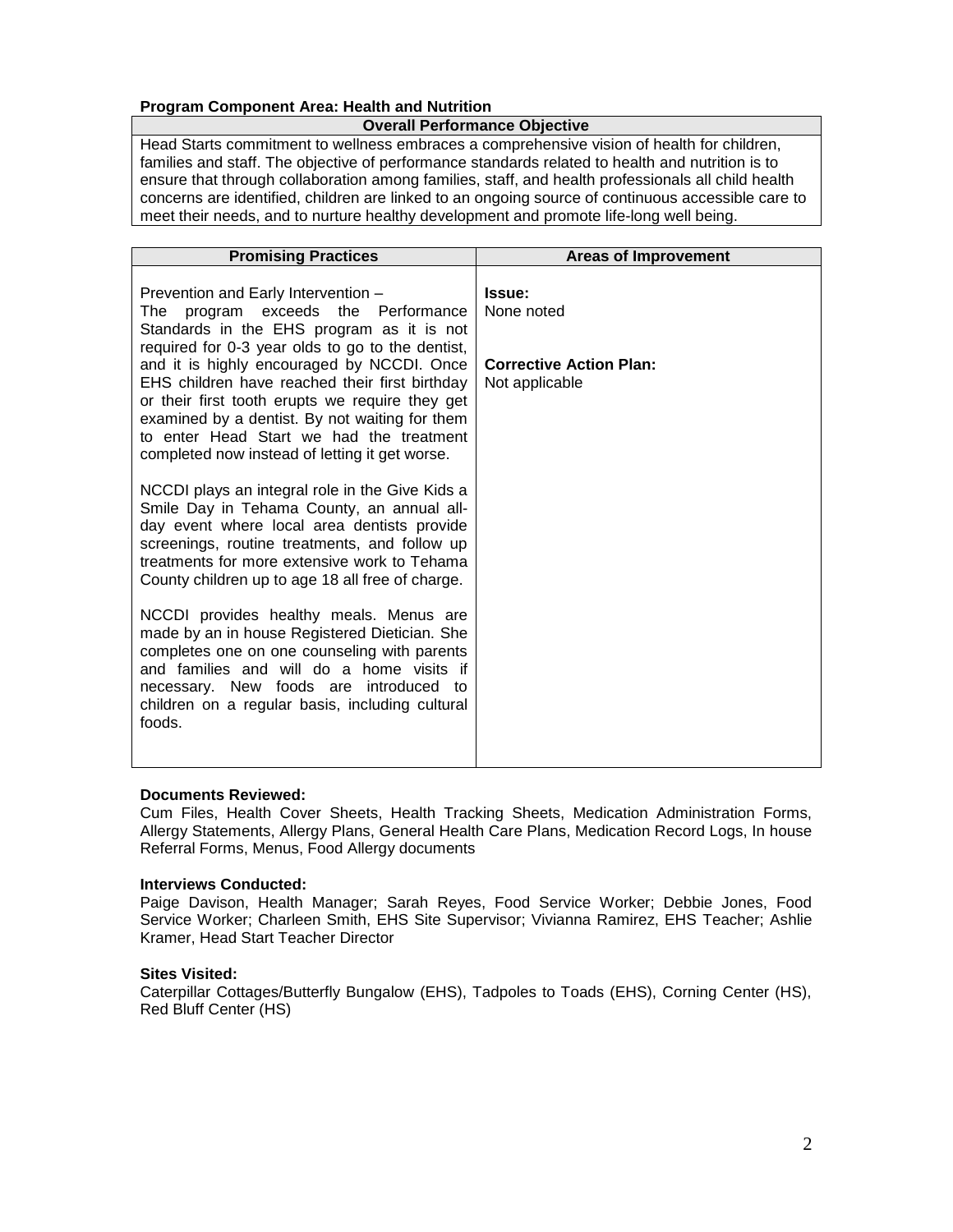#### **Program Component Area: Facilities, Materials, Equipment & Transportation Overall Performance Objective**

The objective of the assessment of the facilities, materials, equipment and transportation section is to ensure that the physical environment and health practices support the delivery of high quality services to all children and families. Facilities, materials, and equipment are selected and maintained to create learning environment that is safe, accessible, welcoming, comfortable, age appropriate, culturally sensitive and in keeping with the individual needs of children and families.

| <b>Promising Practices</b>                                                                                                                                                                                                                                                                                                                                                             | <b>Areas of Improvement</b>                          |
|----------------------------------------------------------------------------------------------------------------------------------------------------------------------------------------------------------------------------------------------------------------------------------------------------------------------------------------------------------------------------------------|------------------------------------------------------|
| NCCDI has new Maintenance Worker who has<br>been very respondent to completing work   Tehama Center exterior needs to be painted.<br>orders in a timely fashion. He has been<br>proactive in identifying problems and fixing   Corrective Action Plan:<br>them. All Head Start facilities passed NAEYC $\mid$ 1) If sufficient funds are available we will<br>Accreditation Standards. | l Issues:<br>contract with painter to paint building |

#### **Documents Reviewed:**

Licensing Boards and Forms, Parent Boards, Monthly Safety Checklists, Medication Administration Forms, Emergency Procedures

#### **Interviews Conducted:**

Paige Davison, Health Manager; Charleen Smith, EHS Site Supervisor; Vivianna Ramirez, EHS Teacher; Ashlie Kramer, Head Start Teacher Director

#### **Sites Visited:**

Caterpillar Cottages/Butterfly Bungalow (EHS), Tadpoles to Toads (EHS), Corning Center (HS), Red Bluff Center (HS)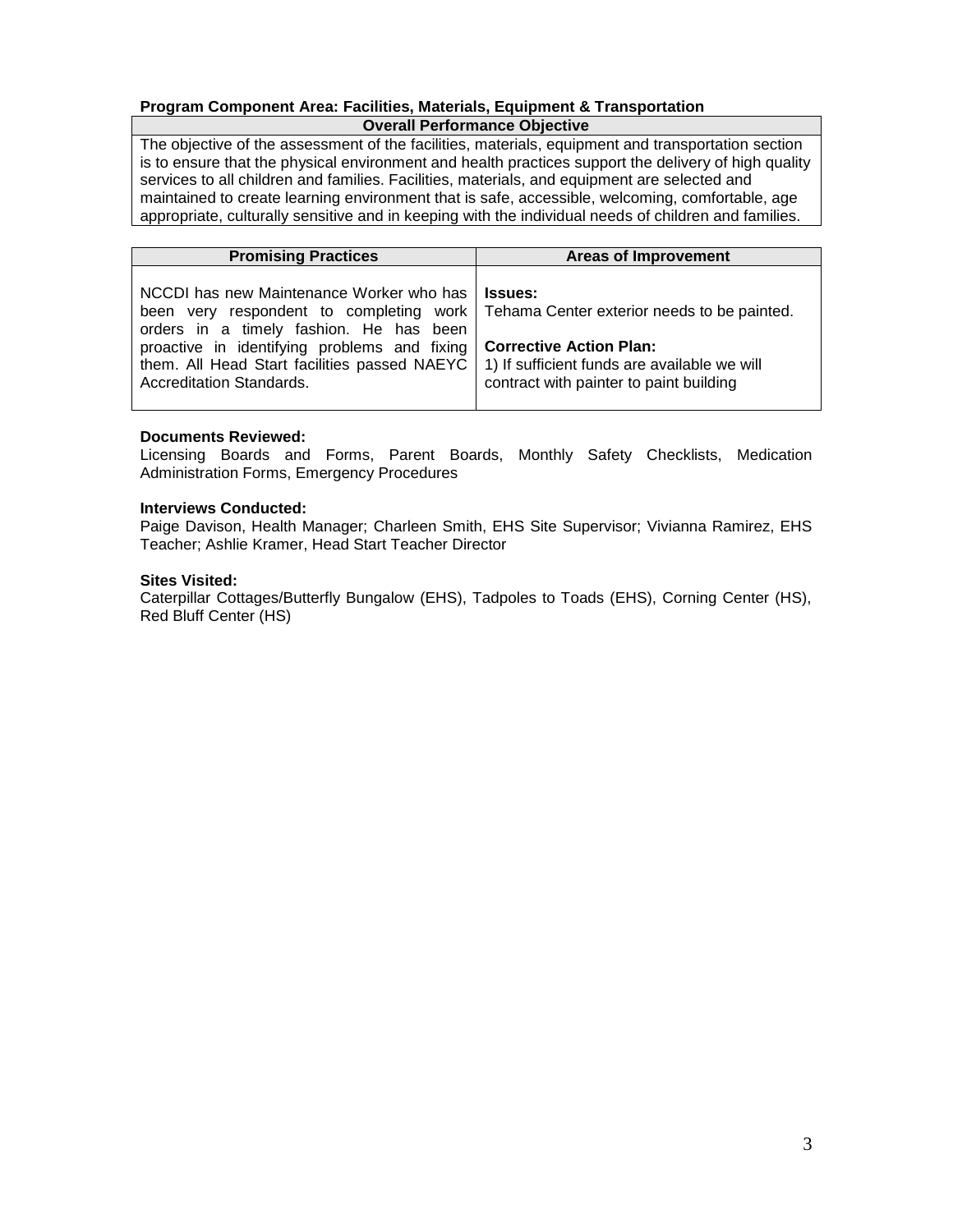## **Program Component Area: Disabilities**

#### **Overall Performance Objective**

Head Start has a responsibility to make available directly or in cooperation with other agencies services to children with disabilities in the least restrictive environment possible in accordance with IEP's and IFSP's. The objectives of the disabilities program area support the organization of activities and resources to help children with disabilities overcome or lessen their disabilities and develop to their potential.

| <b>Promising Practices</b>                                                                                                                                                                                                                                                                                                                                                                                                                                                                                                                                                        | <b>Areas of Improvement</b>                                                                                                                                                                                                                                                                                                                                                                                                                                           |
|-----------------------------------------------------------------------------------------------------------------------------------------------------------------------------------------------------------------------------------------------------------------------------------------------------------------------------------------------------------------------------------------------------------------------------------------------------------------------------------------------------------------------------------------------------------------------------------|-----------------------------------------------------------------------------------------------------------------------------------------------------------------------------------------------------------------------------------------------------------------------------------------------------------------------------------------------------------------------------------------------------------------------------------------------------------------------|
| NCCDI has developed Full-Inclusion model<br>Head Start classroom and mental<br>health<br>combination model Head Start classrooms in<br>order to better serve children with disabilities<br>and behavioral issues throughout our service<br>Currently out of its 14 Head Start<br>area.<br>classrooms, NCCDI operates two of them as<br>full-inclusion classrooms and three of them as<br>NCCDI has a<br>mental health classrooms.<br>strong relationship with the Tehama County<br>SELPA that provides each inclusion class with<br>a Special Education Teacher. The formation of | <b>Issues:</b><br>Transitions from Home Base option to either<br>EHS Center Base or Head Start Center Base<br>can be improved through better understanding<br>of different options by staff. Home Visitors<br>unable to communicate to parents about<br>services provided at Centers. Center based<br>staff unfamiliar with services being provided in<br>Home Base model.                                                                                            |
| these classrooms has enabled these children<br>to be diagnosed and receive services in the<br>least restrictive environment as early as the<br>age of 3, that they otherwise would not receive<br>until they entered kindergarten and then be<br>most likely segregated into a Special Education<br>classroom.                                                                                                                                                                                                                                                                    | <b>Corrective Action Plan:</b><br>During Pre-Service training, we will have a<br>session on Home Base Basics in which Home<br>Visitors will share with Center Based staff<br>services provided in Home Base option. In<br>addition, Home Visitors will attend a Head<br>Start Parent Orientation and regularly visit<br>EHS and Head Start Centers to better<br>understand how Center services are provided<br>in order to better transition children and<br>parents. |

#### **Documents Reviewed:**

Children's cum files, IEP/IFSP meeting documents, referral documents, weekly curriculum sheets

#### **Interviews Conducted:**

Rosie Flores-Wilfong, Education & Disabilities Manager; Charleen Smith, EHS Site Supervisor; Vivianna Ramirez, EHS Teacher; Ashlie Kramer, Head Start Teacher Director; Maria Estrada, EHS Home Visitor; Norma Rivas, EHS Home Visitor; Beni Galvan, Family Advocate; Maria Lowe, Family Advocate

#### **Sites Visited:**

Caterpillar Cottages/Butterfly Bungalow (EHS), Tadpoles to Toads (EHS), Corning Center (HS), Red Bluff Center (HS)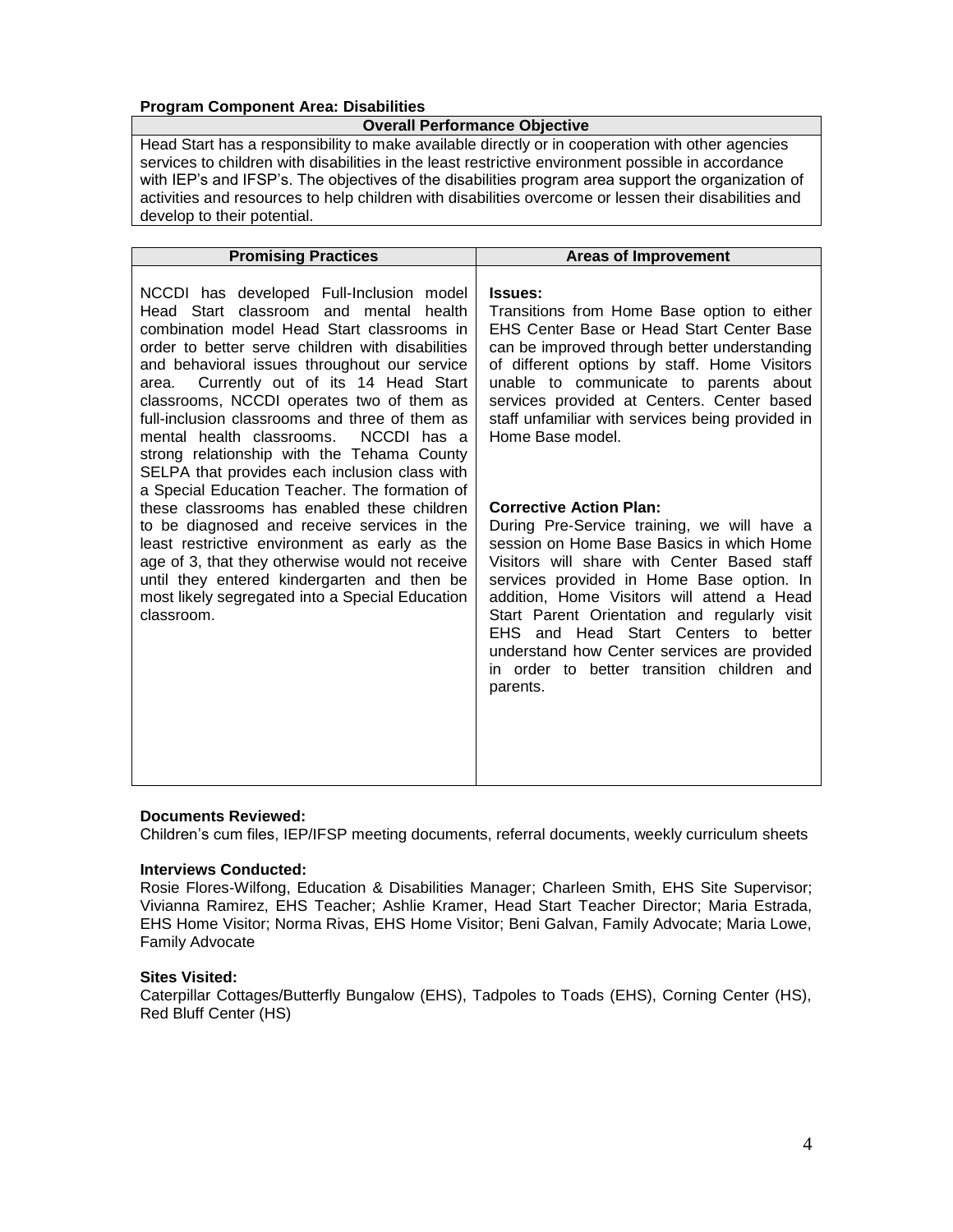# **Program Component Area: Family and Community Partnerships**

#### **Overall Performance Objective**

Head Start serves families within the context of the community and recognizes the need for agencies to work together to ensure family centered services. NCCDI offers parents opportunities for support and growth so that they can identify their own needs, interests and strengths. The objectives of this section include using the family partnership process to support families across all areas of the Head Start program, building community partnerships, and ensuring positive transitions for children into elementary school. Program subsections include: Family Partnership Building, Parent Involvement, and Community and Child Care Partnerships.

| <b>Promising Practices</b>                                                                                                                                                                                                                                                                                                                                                                                                                                                                                                                                                                                                                                                                                                                                                                                                 | <b>Areas of Improvement</b>                                                                                                                                                                                                                                                                                                                                                                                                                                                                        |
|----------------------------------------------------------------------------------------------------------------------------------------------------------------------------------------------------------------------------------------------------------------------------------------------------------------------------------------------------------------------------------------------------------------------------------------------------------------------------------------------------------------------------------------------------------------------------------------------------------------------------------------------------------------------------------------------------------------------------------------------------------------------------------------------------------------------------|----------------------------------------------------------------------------------------------------------------------------------------------------------------------------------------------------------------------------------------------------------------------------------------------------------------------------------------------------------------------------------------------------------------------------------------------------------------------------------------------------|
| Centers are all very warm, friendly, and inviting.<br>Family Advocates and Home Visitors do everything<br>they can to support families. Many families<br>expressed that the support they receive go above<br>and beyond anything they expected including<br>assistance with resources regarding issues families<br>are dealing with, assisting in transporting to<br>appointments and events, help with finding new<br>housing when their current living conditions are<br>unsafe. Families and staff can see we are very<br>connected within our community.<br>They are<br>educated on what resources are available in the<br>community and know when there is a referral done<br>it will be followed up on. Parents appreciate all the<br>different activities and events we have that enable<br>them to become engaged. | <b>Issues:</b><br>1) Parent Areas at some Centers were<br>found to be cluttered and not current (e.g.<br>old Policy Council minutes were still<br>posted).<br><b>Corrective Action Plan:</b><br>1) Parent Involvement Binder to be<br>updated to include checklist of current<br>documents to be available in parent area.<br>Checklist will be reviewed in conjunction<br>with monthly safety checklist to ensure<br>Administration is notified in the event<br>current documents are not posted. |
|                                                                                                                                                                                                                                                                                                                                                                                                                                                                                                                                                                                                                                                                                                                                                                                                                            |                                                                                                                                                                                                                                                                                                                                                                                                                                                                                                    |

### **Documents Reviewed:**

Letter from First 5 of Tehama County, Interagency Agreements, Family Interests Strengths and Needs Assessments, Parents Interests and Needs Survey, Tehama County Health Services Agency (TCHSA) MOU, Flyers, EHS/HS Transition Plans, EHS/HS Individualized Plans

#### **Interviews Conducted:**

Management; various parents; Charlene Smith, EHS Site Supervisor; Maria Rodriguez, Home Visitor; Beni Galvan, Family Advocate; all Head Start Center Directors; Mike Lindsey and Marcelino Rodriguez, Parent Engagement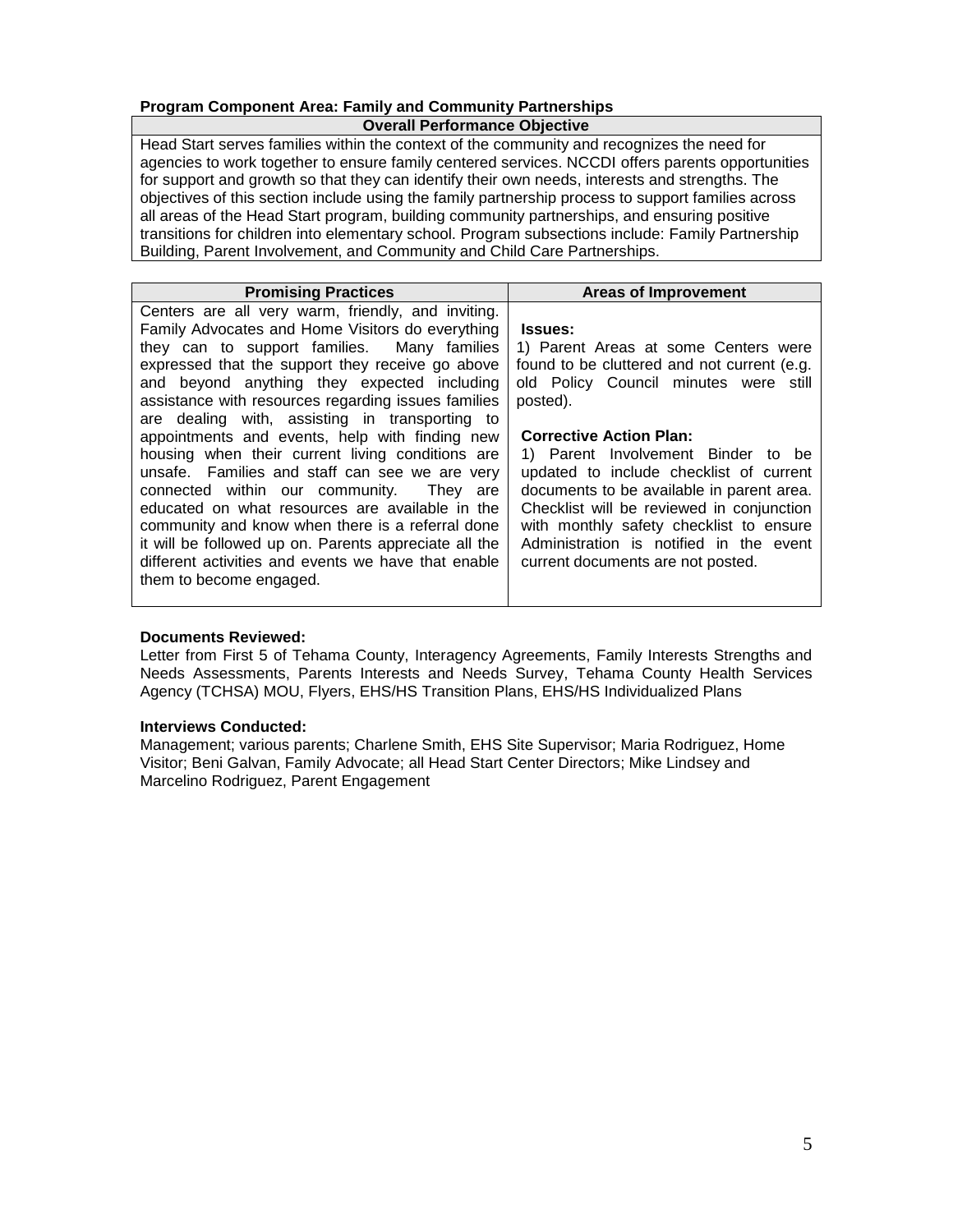# **Program Component Area: Child Development**

# **Overall Performance Objective**

The objective of Head Start and Early Head Start is to provide all children with a safe, nurturing, engaging, and secure learning environment, in order to help them gain the awareness, skills and confidence necessary to succeed in their present environment, and to deal with later responsibilities in school and in life. Specific components within this Program Component Area include: Curriculum and Assessment, Tracking and Follow-up, Child Outcomes and Individualization.

| <b>Promising Practices</b>                                                                                                                                                                                                                                                                                                                                          | <b>Areas of Improvement</b>                                                                                                                                                                                                                                                                                                                                                                                                                                                                                                                                                                                                                                                                                                                                                                                                                                                                                                                                                                                                                                                                                                                                     |
|---------------------------------------------------------------------------------------------------------------------------------------------------------------------------------------------------------------------------------------------------------------------------------------------------------------------------------------------------------------------|-----------------------------------------------------------------------------------------------------------------------------------------------------------------------------------------------------------------------------------------------------------------------------------------------------------------------------------------------------------------------------------------------------------------------------------------------------------------------------------------------------------------------------------------------------------------------------------------------------------------------------------------------------------------------------------------------------------------------------------------------------------------------------------------------------------------------------------------------------------------------------------------------------------------------------------------------------------------------------------------------------------------------------------------------------------------------------------------------------------------------------------------------------------------|
| Home Visitors and Center-based staff have<br>built a bond with families based trust, respect,<br>and a feeling of comfort with each other.<br>Program gives parents the opportunity to for<br>engagement in order to learn new skills to help<br>their child learn at home, developing goals for<br>their child, and planning curriculum during<br>parent meetings. | <b>Issues:</b><br>1) There were was an instance<br>where<br>Child<br>information,<br>Individual<br>such<br>as<br>Development Plan, was provided in the child's<br>first language (in this case Russian). In one<br>classroom, there is a child who speaks Russian<br>and the ICDP is not available in Russian. (Red<br><b>Bluff Center)</b>                                                                                                                                                                                                                                                                                                                                                                                                                                                                                                                                                                                                                                                                                                                                                                                                                     |
|                                                                                                                                                                                                                                                                                                                                                                     | 2) Staff reported that they did not feel they<br>were informed about progress on child<br>outcomes and other information reported to<br>parents and some staff but not all. Staff would<br>like better understanding about how outcomes<br>are shared with the governing bodies and what<br>other outcomes program measures.<br>(Happy)<br>Trails) PC rep reporting back; written system<br>of S.R. goals in educational manual.                                                                                                                                                                                                                                                                                                                                                                                                                                                                                                                                                                                                                                                                                                                                |
|                                                                                                                                                                                                                                                                                                                                                                     | <b>Corrective Action Plan:</b><br>1) Over 98% of the population in Tehama<br>County speaks either English or Spanish as<br>their first language. At times there have been<br>children enrolled in our program whose first<br>language is one other than those (e.g. Russian,<br>Arabic, Pumjabi). These languages are not<br>only very rare in Tehama County, but in<br>neighboring counties as well. Therefore it is<br>very difficult to find translation services for<br>these languages. Fortunately, at least one of<br>the parents in most cases has been fluent<br>enough in English understand most if not all<br>the information provided. However, as many<br>other organizations and<br>agencies<br>within<br>Tehama County are also providing services to<br>these families at the same time we are, we will<br>coordinate with them our need for translation<br>services as they may have access to<br>translation resources that we are unaware of.<br>We will also reach out to our State Training &<br>Technical<br>Assistance<br>Early Childhood<br>Education<br>Specialist<br>when<br>these<br>circumstances arise for additional assistance. |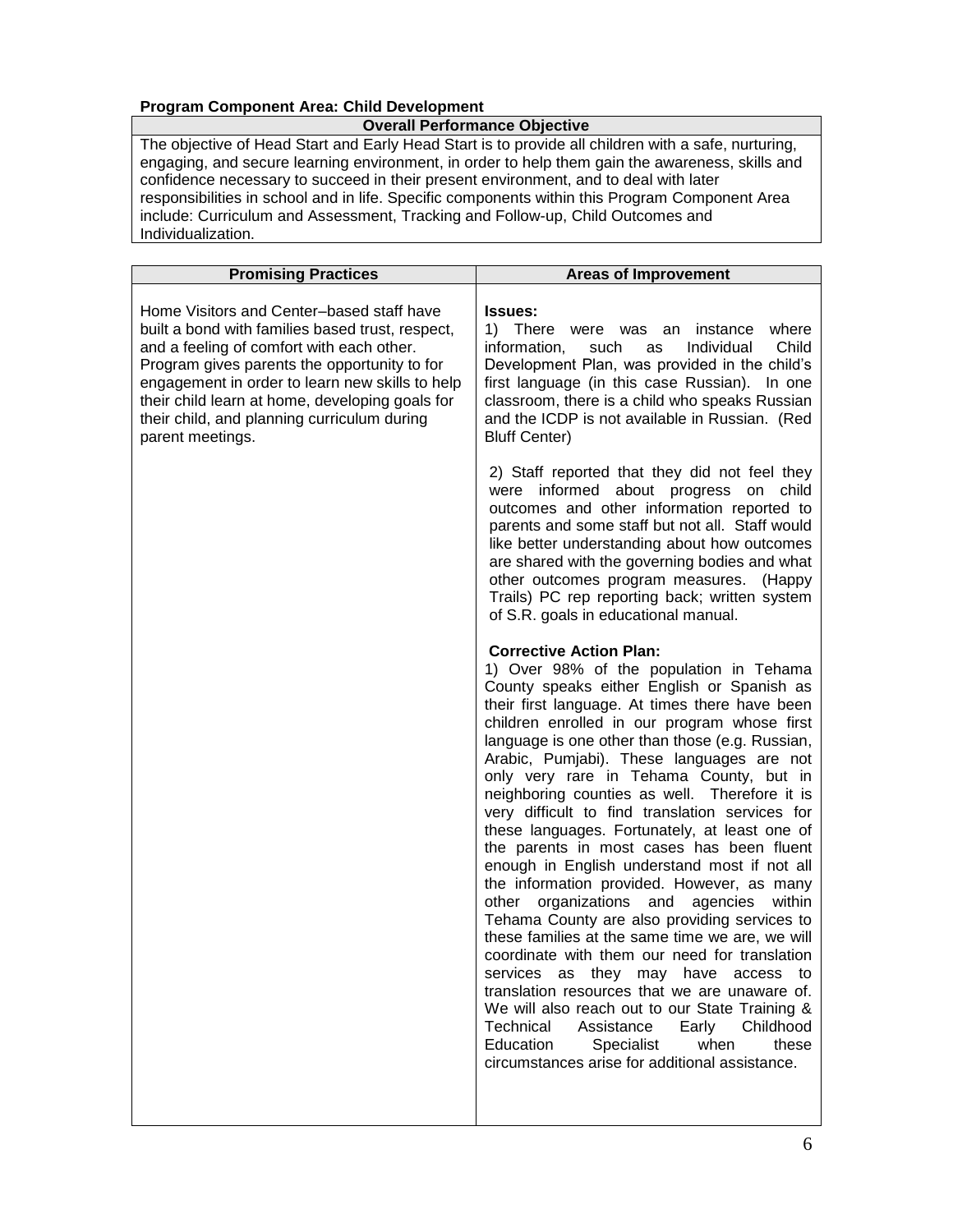|  | 2) Management will revise regular general all<br>staff meetings to include updates<br>on on<br>information provided at Policy Council and<br>Governing Board meetings in order to keep<br>staff informed on child outcomes and other<br>data. In addition, management will be<br>developing a written system of School<br>Readiness goals to be included in each<br>Center's Education Manual. |
|--|------------------------------------------------------------------------------------------------------------------------------------------------------------------------------------------------------------------------------------------------------------------------------------------------------------------------------------------------------------------------------------------------|
|--|------------------------------------------------------------------------------------------------------------------------------------------------------------------------------------------------------------------------------------------------------------------------------------------------------------------------------------------------------------------------------------------------|

#### **Documents Reviewed:**

Children's cum files, DRDP, individual curriculum plans, tracking sheets

**Interviews Conducted: Education and Disabilities Manager, Home Visitors, Parents, HS and EHS Teacher Directors, Teachers, Teacher Assistants**

**Classrooms Observed: Cottages, Happy Trails, Corning Center, Red Bluff Center, Tadpoles, West Street, Home Base**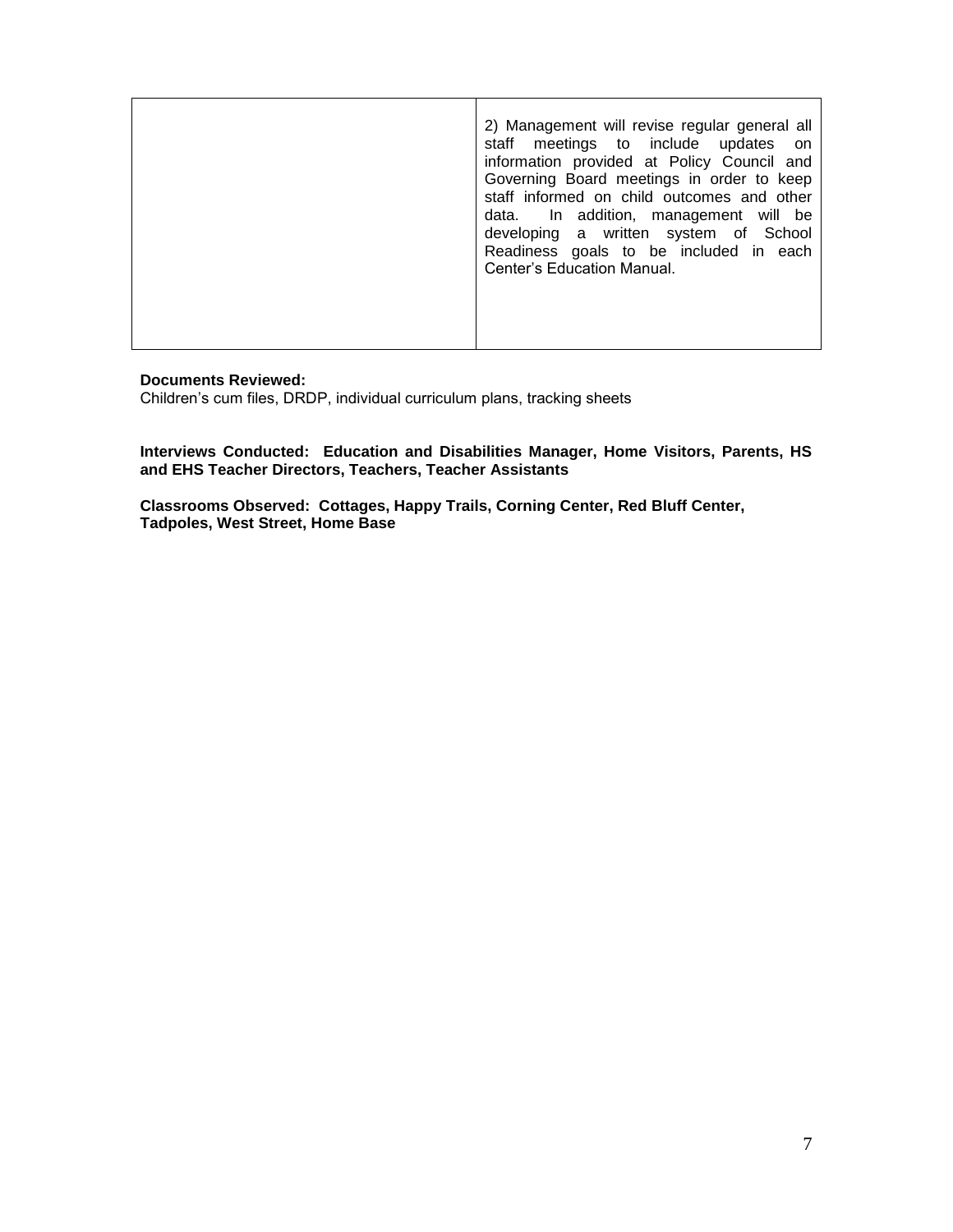# **Program Component Area: Fiscal Management**

**Overall Performance Objective**

Objectives in this area establish minimum standards to ensure appropriate control of federal funds and organizational resources. Program policies and procedures address the allowability, allocability and reasonableness of charges to the program.

| <b>Promising Practices</b> | <b>Areas of Improvement</b>                                                                                                                                                                                                                                                                                                                                                                                                                                                                                                                                                                                    |
|----------------------------|----------------------------------------------------------------------------------------------------------------------------------------------------------------------------------------------------------------------------------------------------------------------------------------------------------------------------------------------------------------------------------------------------------------------------------------------------------------------------------------------------------------------------------------------------------------------------------------------------------------|
| None noted.                | <b>Issues:</b><br>1) Bank reconciliations and financial reports,<br>including in-kind, were not completely adjusted<br>on a consistent basis prior to being submitted<br>to Policy Council and Governing Board. In<br>addition, budget reports were not provided to<br>education staff on a consistent basis.                                                                                                                                                                                                                                                                                                  |
|                            | 2) During Child & Adult Care Food Program<br>(CACFP), several areas of improvement were<br>in training of fiscal<br>staff<br>noted<br>and<br>communication between fiscal and program<br>staff.                                                                                                                                                                                                                                                                                                                                                                                                                |
|                            | <b>Corrective Action Plan:</b><br>1) During early part of program year, we<br>changed payroll providers and had turnover of<br>one position within the Fiscal Department<br>which<br>delays<br>in<br>getting<br>caused<br>the<br>reconciliations completed and financial reports<br>adjusted properly. That being said, Fiscal<br>Department will improve cross-training of fiscal<br>staff to assist Chief Fiscal Officer in their duties<br>during periods of turnover<br>other<br>and<br>circumstances. This will enable Chief Fiscal<br>Officer to be better able to stay timely with<br>accurate reports. |
|                            | 2) Corrective Action Plan for CACFP was<br>already submitted and approved by Policy<br>Council and Governing Board. Executive<br>Director will monitor Corrective Action to<br>ensure implementation of plan.                                                                                                                                                                                                                                                                                                                                                                                                  |

#### **Documents Reviewed:**

Current Audit Report and Financial Statements, recent financial reports that go to Governing Board and Policy Council, Program budgets, Financial Assistance Award Letters, Vendor Contracts, SF-425 Reports, Non Federal Share Documentation

#### **Interviews Conducted:**

Kelly May, Chief Fiscal Officer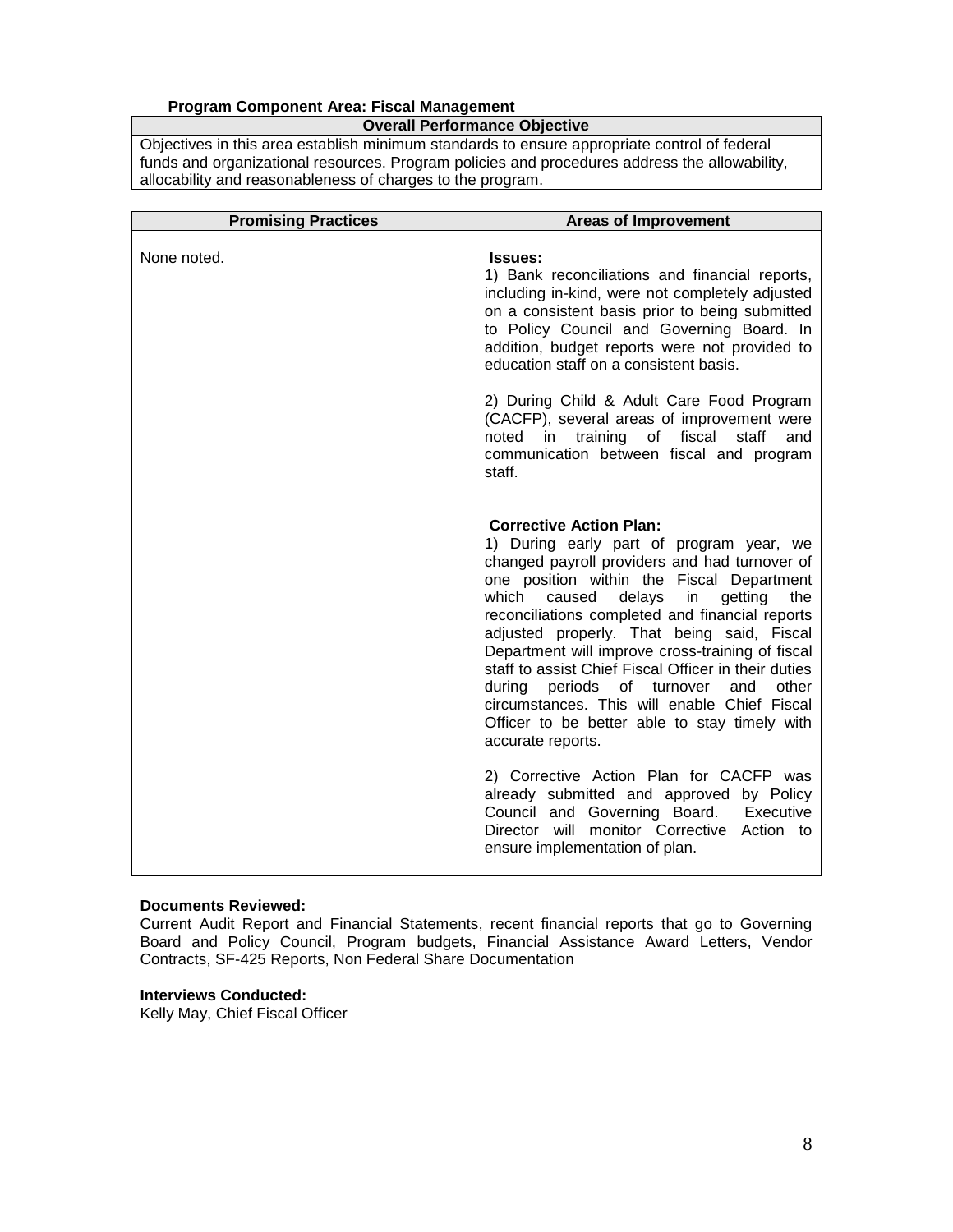# **Program Component Area: Program Design and Management**

# **Overall Performance Objective**

The performance objectives for this area ensure that the program has an established policy group and governing body that share the responsibility for overseeing the delivery of high quality services for children and families in accordance with the Head Start legislation. Program areas examined under this component include: Program Governance, Planning, Ongoing Monitoring, Communications, Record Keeping and Reporting, Human Resources and ERSEA.

| <b>Promising Practices</b>                     | <b>Areas of Improvement</b>                        |
|------------------------------------------------|----------------------------------------------------|
| Communication                                  | <b>Issues:</b>                                     |
|                                                |                                                    |
| Strong relationships exist between<br>the      | <b>Record Keeping</b>                              |
| community and parents. NCCDI staff have        | 1) Staff provided an unsanctioned letter of        |
| worked with parents to utilize parent activity | reference to one parent based on the staff's       |
| funds in a way that give back to the           | personal opinion, while the other parent was       |
| community (e.g. food drives, St. Jude Hospital | denied such a letter. The letter of reference      |
| Trike-A-Thon, Christmas tree donations, etc.)  | ended up being used as part of a child custody     |
|                                                | case. A policy is needed that clearly defines      |
| There is evidence of strong relationships      | what is allowed to be written in regards to        |
| between NCCDI and Community Partners.          | reference letters for families and staff.          |
| Various NCCDI staff are members of many        |                                                    |
| community committees (e.g. Administrative      | 2) Performance Evaluations not completed           |
| Early<br>Oversight<br>Team,<br>Intervention    | timely in accordance with policy.                  |
| Partnership, Local Child Care<br>Planning      |                                                    |
| Council, Child Abuse Prevention Council,       | <b>Communication</b>                               |
| County Dental Subcommittee, etc.)              | 1) The current new hire orientation                |
|                                                | manual/system is too cumbersome to be              |
| <b>Program Governance</b>                      | completed in the first few days of being hired. In |
| Despite not being subject to the Brown Act,    | addition, not all orientation requirements are     |
|                                                |                                                    |
| NCCDI uses the Brown Act as an example of      | appropriate for all positions. Staff and           |
| governance best practices. One example is to   | supervisors recommend the current manual be        |
| have agendas and packets of all materials      | divided up into a smaller orientation guide that   |
| available to governance members prior to       | can be used for all positions to be completed      |
| meetings. This has assisted members in being   | within the first week of hire, and then all other  |
| better prepared for meetings and more vocal    | requirements could be specific to certain          |
| in asking questions. This has been especially  | positions and completed over a longer period of    |
| true with our Policy Council as they have been | time.                                              |
| much more proactive at meetings.               |                                                    |
|                                                | 2) An updated useable Website is needed to         |
| Communication<br>between<br>Policy Council,    | further communication throughout the program       |
| Governing Board, and Management is strong.     | and community.                                     |
| Policy Council members are invited<br>to       |                                                    |
| participate at Governing Board meetings as     | <b>Program Governance</b>                          |
| part of shared governance. Policy Coucnil      | 1) When interviewed some Policy Council            |
| parents report that there is aggressive        | members stated they don't understand the           |
| recruitment to attend meetings, which makes    | Grant process.                                     |
| them feel needed and has led to all meetings   |                                                    |
| having a quorum.                               | 2) When interviewed some Policy Council            |
|                                                | members were not able to provide examples of       |
| <b>Planning</b>                                | how child outcome data has been used to plan       |
|                                                |                                                    |
| NCCDI has an approach to developing their      | for changes in the program. Currently,             |
| Community Assessment that has led to a very    | management reports to the Policy Council with      |
| detailed planning document. It is clearly used | an update on progress child outcomes and           |
| for program planning.                          | School Readiness goals. Management informs         |
|                                                | Policy Council whether the progress was ahead      |
|                                                | of expectations, on target, or below               |
|                                                | expectations. Management has then worked           |
|                                                | with education staff on developing strategies      |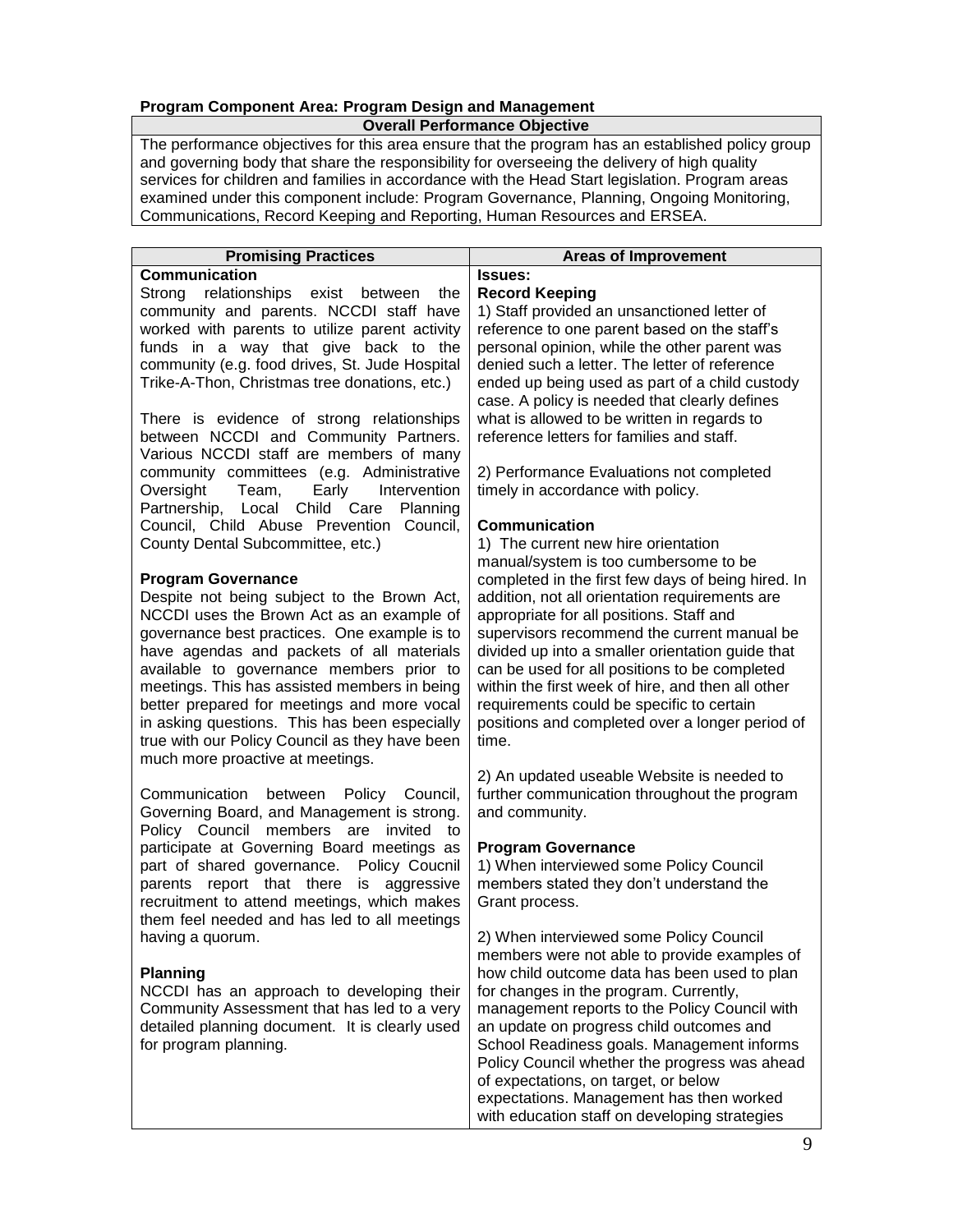and training to improve areas where growth fell below expectations. However, these strategies and training plans have not been shared with Policy Council and Governing Board.

#### **Planning**

1) Parent Engagement staff have not been able to adequately plan fatherhood activities and include all positive male role models in those activities. Data collected in ChildPlus on fathers only includes information if father is related to child by blood, marriage or adoption. (Access to FISA for Parent Eng staff)

### **Ongoing Monitoring**

1) It was noted that there were several instances when a referral was made to our Registered Dietician to contact a family that there was either a significant length of time before the follow-up was completed or it was not completed at all. In reviewing contact records, it was noted that while there were several attempts by Registered Dietician to attempt to follow-up by phone, no contact with family was actually made. Nutrition follow-ups tend to have slow follow-ups but usually due to phone tag with families.(procedure to follow up 3 times with family, then turn over to FA, FA give business card to family)

2) Organization computer server is cluttered with outdated forms and documents. Staff have also made unauthorized changes to master document so that when another staff member accesses form it is corrupted.

#### **Corrective Action Plan: Record Keeping**

1) Develop policy to be included in Parent Handbook and Employee Handbook that prohibits any letter of reference for parents or staff (current and past) that includes personal opinion. A template letter will be created that outlines what factual information may be provided (e.g. period of service / employment, location(s) of service / employment, position(s) of employment). Any letter of reference must be signed by the Executive Director.

2) Human Resources will revise monthly report to Policy Council and Governing Board to include update on performance evaluations and number of past due evaluations under each manager.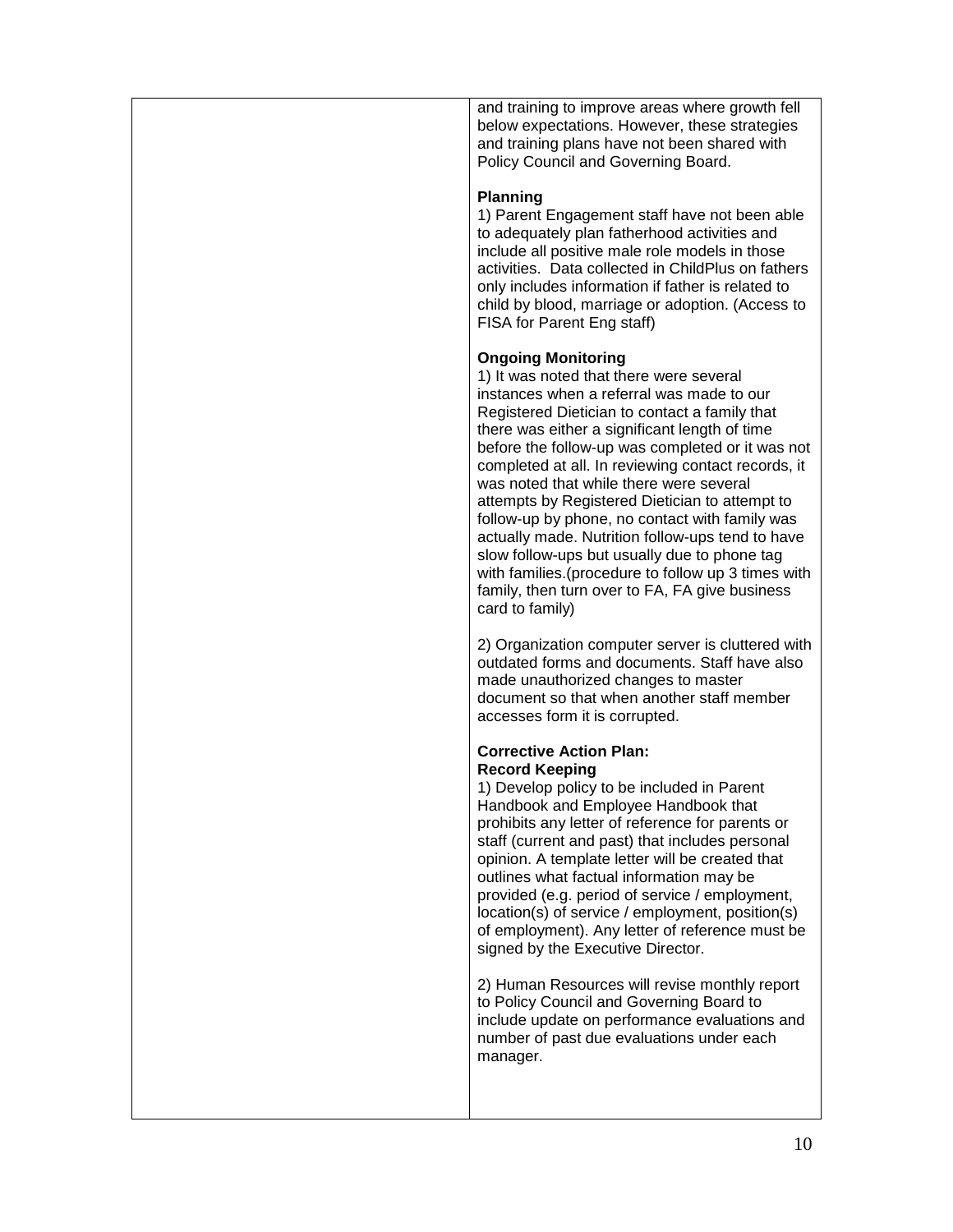| <b>Communication</b><br>1) Develop more manageable orientation guide<br>suitable for all positions (similar to the Passport<br>to Success we used prior to current Orientation<br>Manual). All other requirements in the current<br>Orientation Manual that are not covered in the<br>guide would be completed during the<br>probationary 90-day period for new hires and<br>used as a resource for new hire's 90-day<br>evaluation.<br>2) NCCDI management had begun initial<br>research in developing new website.<br>Management will take next steps into procuring<br>a website developer to create new site. |
|-------------------------------------------------------------------------------------------------------------------------------------------------------------------------------------------------------------------------------------------------------------------------------------------------------------------------------------------------------------------------------------------------------------------------------------------------------------------------------------------------------------------------------------------------------------------------------------------------------------------|
| <b>Program Governance</b><br>1) It is somewhat expected that some new<br>Policy Council members wouldn't be able to<br>explain the entire grant process because they<br>are going through it for the very first time.<br>However, we will develop a simple to follow flow<br>chart that visually outlines the grant process to<br>be included in both the Policy Council and<br>Governing Board's governance binders. The<br>flowchart will be gone over with new members<br>during their orientation.                                                                                                            |
| 2) Management will continue to share progress<br>on child outcomes and School Readiness goals<br>as soon as the data has been received and<br>reviewed. The month following reporting that<br>progress, management will share the strategies<br>and training plan identifying what changes will<br>be made within program to improve areas where<br>growth was lower than expected.                                                                                                                                                                                                                               |
| Planning<br>1) Family Advocates complete a FISA with<br>family that includes information on family<br>makeup including father or father figure<br>information. Upon completion of FISA, Family<br>Advocates will submit a copy to the Parent<br>Engagement staff who will then be able to<br>include that information when planning<br>fatherhood activities.                                                                                                                                                                                                                                                     |
| <b>Ongoing Monitoring</b><br>1) Procedure will be implemented by Registered<br>Dietician and Family Advocates that after three<br>unsuccessful attempts by Registered Dietician<br>to contact family they will notify the Family<br>Advocate. The Advocate will then contact family<br>either by phone, at Center, or by Home Visit to<br>determine if referral is still desired by family (if<br>originally made at their request) and to ensure<br>that contact is made with Registered Dietician.                                                                                                              |